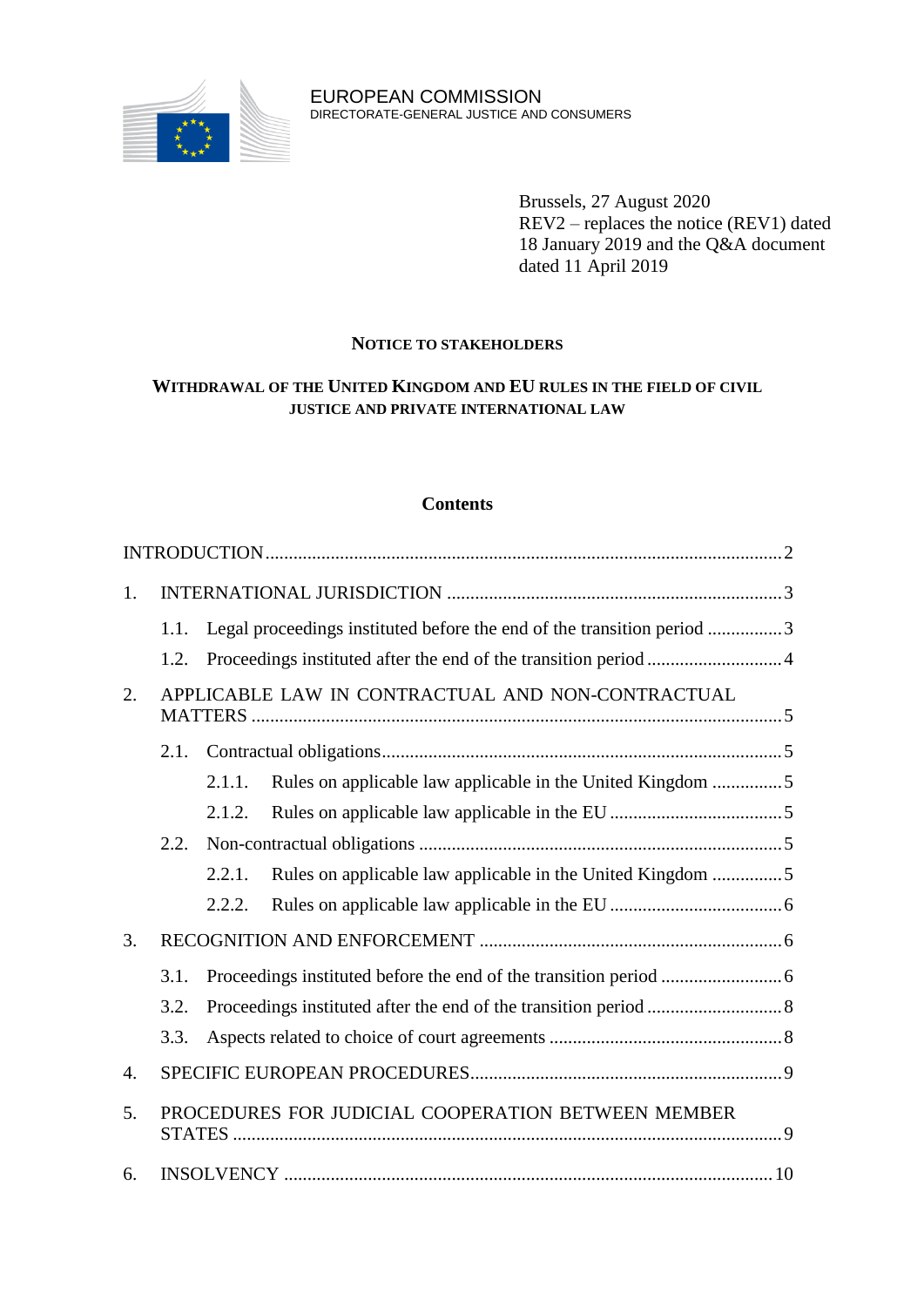## <span id="page-1-0"></span>**INTRODUCTION**

Since 1 February 2020, the United Kingdom has withdrawn from the European Union and has become a "third country".<sup>1</sup> The Withdrawal Agreement<sup>2</sup> provides for a transition period ending on 31 December 2020. Until that date, EU law in its entirety applies to and in the United Kingdom. $3$ 

During the transition period, the EU and the United Kingdom will negotiate an agreement on a new partnership, providing, notably for a free trade area. However, it is not certain whether such an agreement, if concluded, will enter into force at the end of the transition period. In any event, such an agreement would create a relationship which in terms of market access conditions will be very different from the United Kingdom's participation in the internal market,<sup>4</sup> in the EU Customs Union, and in the VAT and excise duty area.

Moreover, after the end of the transition period the United Kingdom will be a third country as regards the implementation and application of EU law in the EU Member States.

Therefore, all interested parties, and especially economic operators, are reminded of the legal situation after the end of the transition period.

## **Advice to stakeholders:**

 $\overline{a}$ 

To address the consequences set out in this notice, stakeholders are advised to assess past and future contractual choices of UK jurisdiction.

<sup>&</sup>lt;sup>1</sup> A third country is a country which is not member of the EU.

<sup>&</sup>lt;sup>2</sup> Agreement on the withdrawal of the United Kingdom of Great Britain and Northern Ireland from the European Union and the European Atomic Energy Community, OJ L 29, 31.1.2020, p. 7 ("Withdrawal Agreement").

<sup>&</sup>lt;sup>3</sup> Subject to certain exceptions provided for in Article 127 of the Withdrawal Agreement, none of which is relevant in the context of this notice.

<sup>4</sup> In particular, a free trade agreement does not provide for internal market concepts (in the area of goods and services) such as mutual recognition, the "country of origin principle", and harmonisation. Nor does a free trade agreement remove customs formalities and controls, including those concerning the origin of goods and their input, as well as prohibitions and restrictions for imports and exports.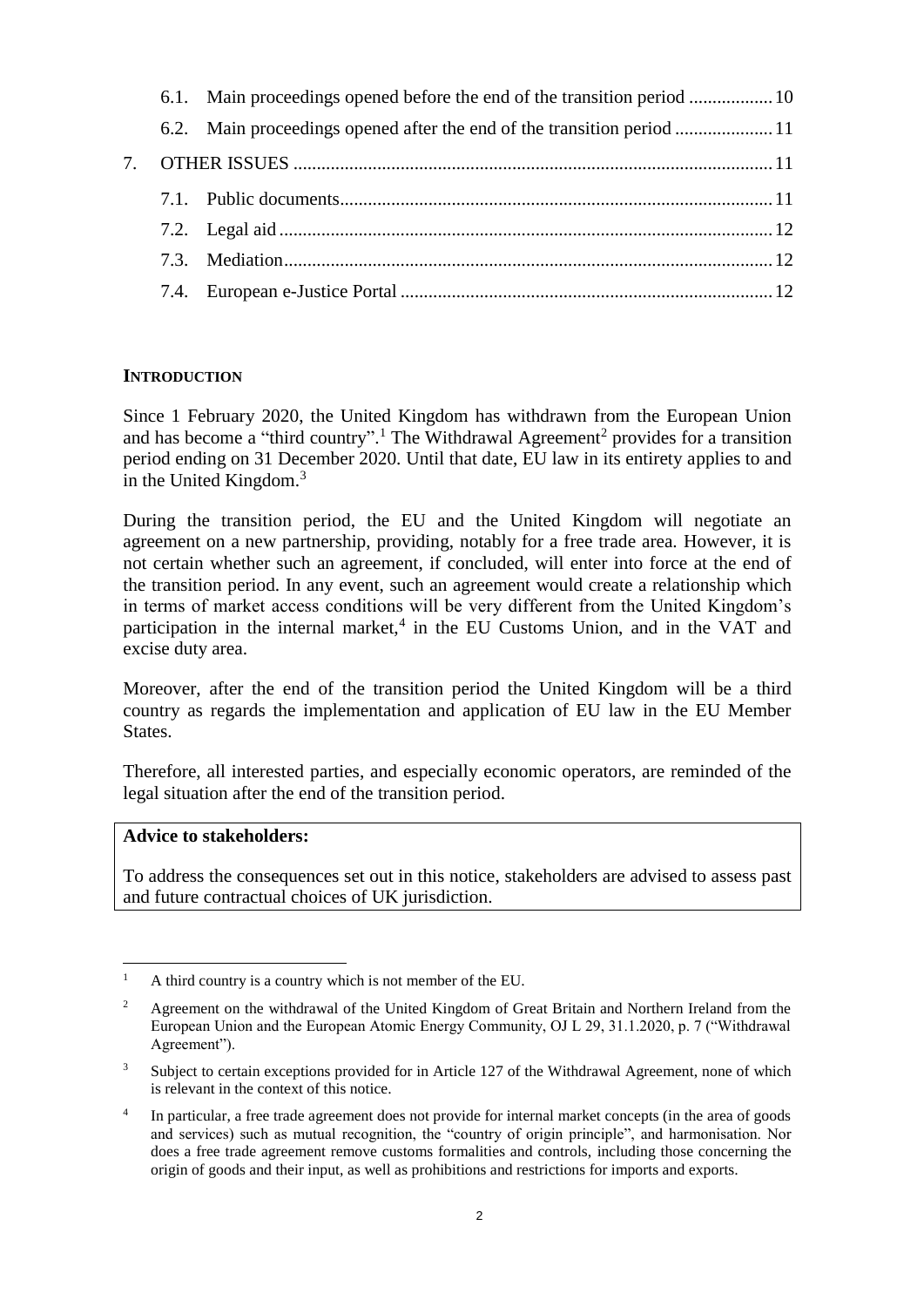Stakeholders that intend to conclude contracts with a person or company in the United Kingdom or to launch proceedings in civil or commercial matters related to the United Kingdom or to enforce judgments in such matters should seek legal advice.

## **Please note:**

 $\overline{a}$ 

This notice does not address:

- specific consumer protection issues other than those related to applicable law;<sup>5</sup> and
- EU company law.

For these aspects, other notices are in preparation or have been published.<sup>6</sup>

After the end of the transition period, the following rules will apply in the field of civil justice and private international law:

## <span id="page-2-0"></span>**1. INTERNATIONAL JURISDICTION**

EU private international law establishes uniform rules for international jurisdiction in areas of civil and commercial matters, including insolvency and family law. Subject to various exceptions, these uniform rules apply where a defendant is domiciled or habitually resident in an EU Member State.<sup>7</sup>

## <span id="page-2-1"></span>**1.1. Legal proceedings instituted before the end of the transition period**

According to Article 67(1) of the Withdrawal Agreement, in respect of proceedings instituted<sup>8</sup> before the end of the transition period, the EU rules on international jurisdiction continue to apply in the United Kingdom and in the Member States in situations involving the United Kingdom.<sup>9</sup>

Article 67(1) of the Withdrawal Agreement covers all EU instruments setting out rules on conflicts of jurisdiction, i.e. Regulation (EU) No 1215/2012 of the European Parliament and of the Council of 12 December 2012 on

<sup>5</sup> See point 2 of this notice concerning applicable law.

<sup>6</sup> [https://ec.europa.eu/info/european-union-and-united-kingdom-forging-new-partnership/future](https://ec.europa.eu/info/european-union-and-united-kingdom-forging-new-partnership/future-partnership/preparing-end-transition-period_en)[partnership/preparing-end-transition-period\\_en](https://ec.europa.eu/info/european-union-and-united-kingdom-forging-new-partnership/future-partnership/preparing-end-transition-period_en)

<sup>&</sup>lt;sup>7</sup> While the EU Treaties provide for specific arrangements for the (non)participation of Ireland and Denmark in this part of the EU *acquis,* for the sake of simplicity, the notion "EU Member States" is used. Regarding Denmark, see Article 69(2) and (3) of the Withdrawal Agreement.

<sup>&</sup>lt;sup>8</sup> Where appropriate, the Title VI of Part three of the Withdrawal Agreement ("Ongoing judicial cooperation in civil and commercial matters") uses the terminology of EU instruments in civil and judicial matters. For example, for the notion of "proceedings instituted", see Article 66(1) of Regulation (EU) No 1215/2012.

<sup>9</sup> "Situations involving the United Kingdom" is a formulation, which reflects the fact that the Withdrawal Agreement is based on reciprocal application and only applies in the EU-UK relationship. This refers, for example, to proceedings involving, according to the instrument, a defendant domiciled or habitually resident in the United Kingdom or a debtor having the centre of its main interest in the United Kingdom.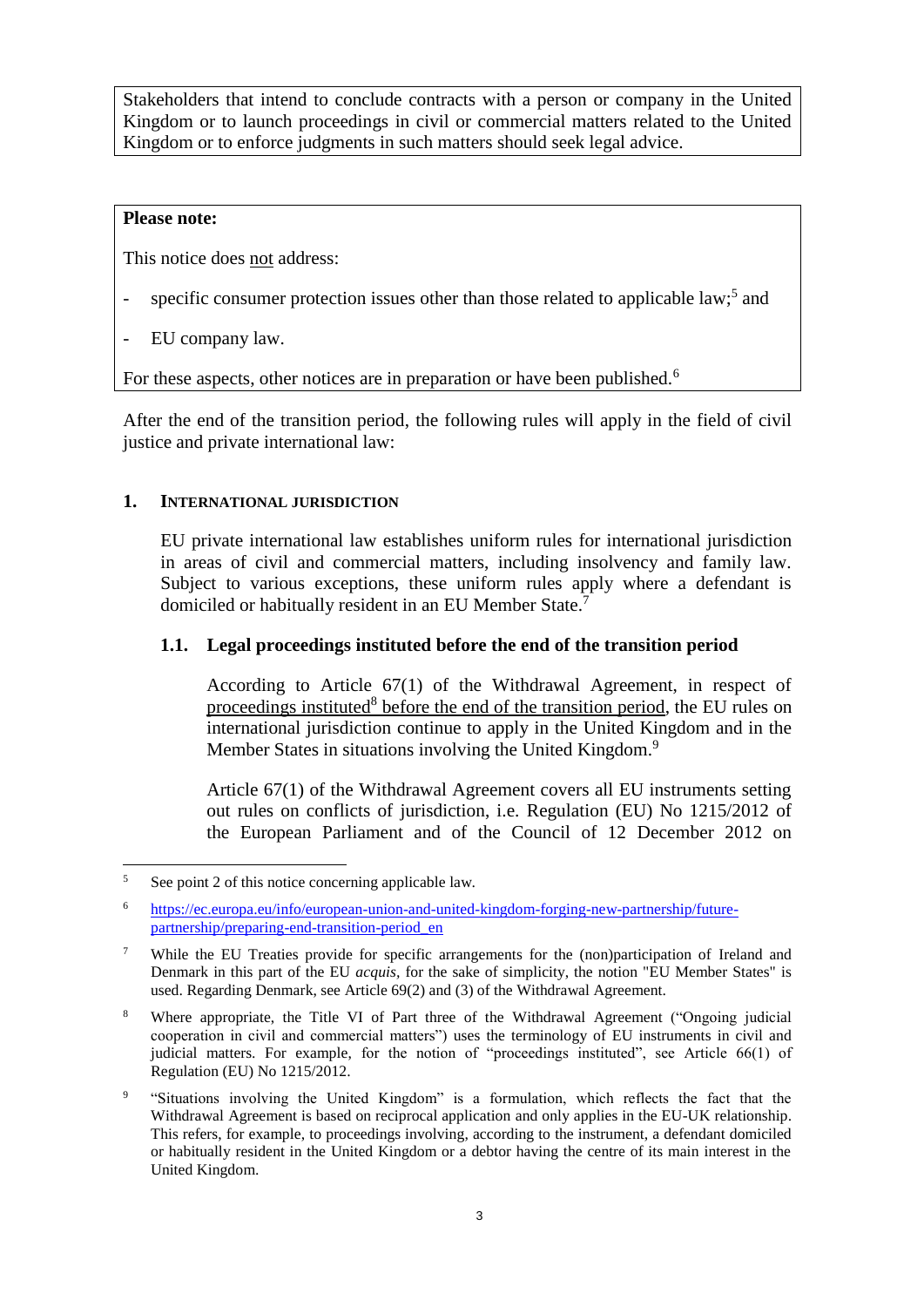jurisdiction and the recognition and enforcement of judgments in civil and commercial matters, <sup>10</sup> <sup>11</sup>as well as *leges speciales* which lay down specific jurisdiction rules.<sup>12</sup>

Article 67(1) of the Withdrawal Agreement specifies that EU rules on jurisdiction also apply to "proceedings or actions that are related to such legal proceedings" even if such related proceedings or actions are instituted after the end of the transition period. <sup>13</sup> This addresses situations where proceedings involving the same cause of action and between the same parties are brought in the courts of a Member State and the United Kingdom ("*lis pendens*") before and after the end of the transition period respectively (or *vice-versa*). The aim is to ensure that, in these cases, the EU rules on conflict of jurisdictions continue to apply where the court has been seized after the end of the transition period in an EU Member State or in the United Kingdom.

## <span id="page-3-0"></span>**1.2. Proceedings instituted after the end of the transition period**

For proceedings instituted after the end of the transition period, the courts in the EU Member States will determine their international jurisdiction:

- in matters falling within the scope of EU instruments in civil and commercial matters, on the basis of these EU instruments, including family law. If provided for by the instrument in question,  $14$  a court of a Member State may apply its national rules of international jurisdiction.
- in matters falling outside the scope of EU instruments, international jurisdiction will be governed by the national rules of the Member State in which a court has been seized. In some cases, international conventions, in particular conventions adopted by the Hague Conference on Private International Law, will replace EU law in the relationships between the EU and the United Kingdom provided that both the EU/EU Member States and the United Kingdom are parties to the convention (hereafter "relevant international conventions").<sup>15</sup>

In respect of proceedings or actions instituted in a court in a Member State after the end of the transition period that are related to legal proceedings pending before a court in the United Kingdom seized after the end of the

 $\overline{a}$ 

<sup>15</sup> Usually, these conventions are transposed into national law of each State that is party to the Convention.

<sup>10</sup> OJ L 351, 20.12.2012, p. 1.

<sup>&</sup>lt;sup>11</sup> Cf. Article  $67(1)(a)$  of the Withdrawal Agreement.

<sup>&</sup>lt;sup>12</sup> Cf. Article  $67(1)(b-(d)$  of the Withdrawal Agreement.

<sup>&</sup>lt;sup>13</sup> Pursuant to Articles 29, 30 and 31 of Regulation (EC) No 1215/2012, Article 19 of Regulation (EC) No 2201/2003 and Articles 12 and 13 of Council Regulation (EC) No 4/2009.

<sup>&</sup>lt;sup>14</sup> E.g. Article  $6(1)$  of Regulation (EU) 1215/2012.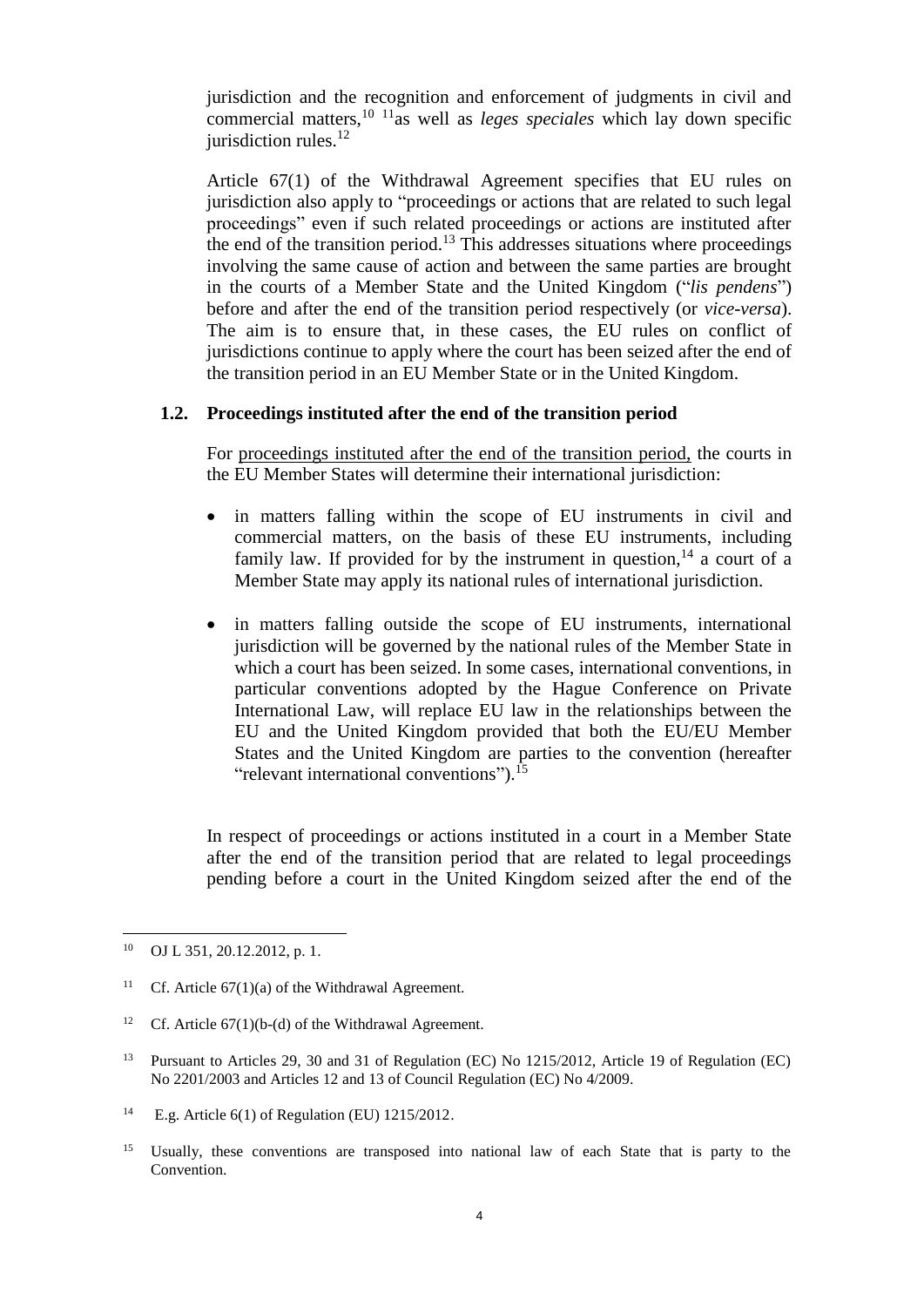transition period, Articles 33 and 34 of Regulation (EU) No 1215/2012 will apply in the Member States.

#### <span id="page-4-0"></span>**2. APPLICABLE LAW IN CONTRACTUAL AND NON-CONTRACTUAL MATTERS**

EU private international law establishes uniform rules in EU Member States for conflicts of laws in contractual and non-contractual obligations.

#### <span id="page-4-2"></span><span id="page-4-1"></span>**2.1. Contractual obligations**

#### *2.1.1. Rules on applicable law applicable in the United Kingdom*

According to Article 66(a) of the Withdrawal Agreement, Regulation (EC) No 593/2008 on the law applicable to contractual obligations (Rome  $I$ )<sup>16</sup> is to apply in the United Kingdom in respect of contracts concluded<sup>17</sup> before the end of the transition period.

#### <span id="page-4-3"></span>*2.1.2. Rules on applicable law applicable in the EU*

Article 66(a) of the Withdrawal Agreement does not address the rules applicable in the EU. Rather, in the EU, Regulation (EC) No 593/2008, which provides for universal application,  $^{18}$  applies.

Example: Article 6 of Regulation (EC) No 593/2008 ensures that, irrespective of the law chosen by the parties or of which law applies by default, consumers with their habitual place of residence in an EU Member State enjoy the mandatory protection of that law if they are targeted there by third country traders whether or not those traders are established in the EU or a third country.

#### <span id="page-4-5"></span><span id="page-4-4"></span>**2.2. Non-contractual obligations**

## *2.2.1. Rules on applicable law applicable in the United Kingdom*

According to Article 66(b) of the Withdrawal Agreement, Regulation (EC) No 864/2007 on the law applicable to non-contractual obligations (Rome  $II$ )<sup>19</sup> is to apply in the United Kingdom in respect

 $\overline{a}$ 

<sup>16</sup> OJ L 177, 4.7.2008, p. 6.

<sup>&</sup>lt;sup>17</sup> Where appropriate, the Title VI of Part three of the Withdrawal Agreement ("Ongoing judicial cooperation in civil and commercial matters") uses the terminology of EU instruments in civil and judicial matters. For example, for the notion of "contract concluded", see Article 28 of Regulation (EC) No 593/2008.

<sup>&</sup>lt;sup>18</sup> Article 2 of Regulation (EC) No 593/2008. Universal application means that the regulation is applied even where it leads to the application of the law of a third country.

<sup>19</sup> OJ L 199, 31.7.2007, p. 40.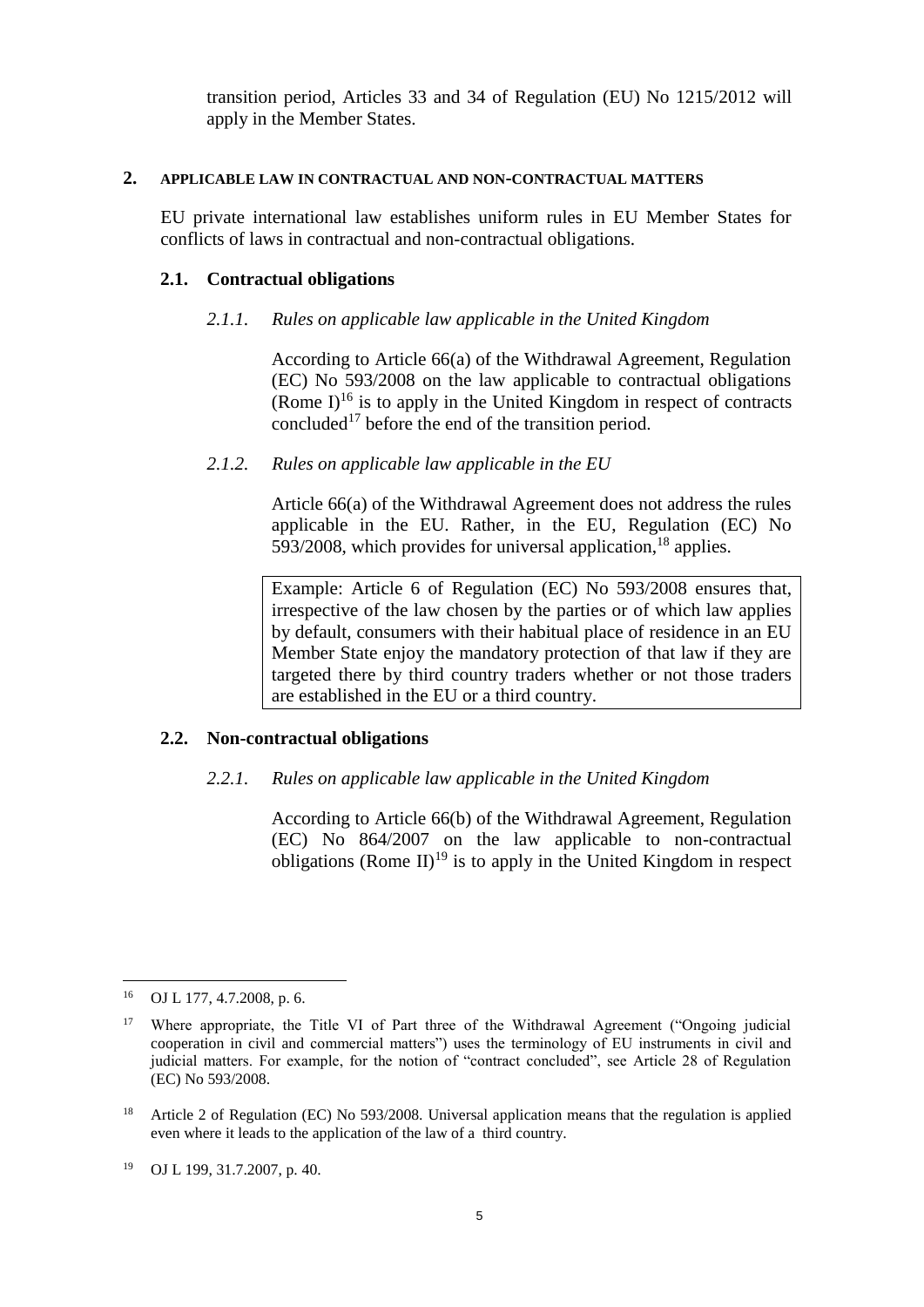of events giving rise to damage, where such events occurred before<sup>20</sup> the end of the transition period.

## <span id="page-5-0"></span>*2.2.2. Rules on applicable law applicable in the EU*

Article 66(b) of the Withdrawal Agreement does not address the rules applicable in the EU. Rather, in the EU, Regulation (EC) No 864/2007, which provides for universal application,  $2<sup>1</sup>$  applies.

#### <span id="page-5-1"></span>**3. RECOGNITION AND ENFORCEMENT**

EU private international law sets out rules to facilitate recognition and enforcement in Member States of judicial decisions given in other Member States.

## <span id="page-5-2"></span>**3.1. Proceedings instituted before the end of the transition period**

According to Article 67(2) of the Withdrawal Agreement, the following applies:

- **Regulation (EU) No 1215/2015** is to apply to the recognition and enforcement of judgments given in legal proceedings instituted before the end of the transition period and to authentic instruments formally drawn up or registered and court settlements approved or concluded<sup>22</sup> before the end of the transition period.
- **Regulation (EC) No 2201/2003 (Brussels IIa)<sup>23</sup>** is to apply to the recognition and enforcement of judgments given in legal proceedings instituted before the end of the transition period, and to documents formally drawn up or registered as authentic instruments, and agreements concluded<sup>24</sup> before the end of the transition period.

 $\overline{a}$ <sup>20</sup> Where appropriate, the Title VI of Part three of the Withdrawal Agreement ("Ongoing judicial cooperation in civil and commercial matters") uses the terminology of EU instruments in civil and judicial matters. For example, for the notion of "events giving rise to damage", see Article 31 of Regulation (EC) No 864/2007.

<sup>21</sup> Article 3 of Regulation (EC) No 864/2007.

<sup>&</sup>lt;sup>22</sup> Where appropriate, the Title VI of Part three of the Withdrawal Agreement ("Ongoing judicial cooperation in civil and commercial matters") uses the terminology of EU instruments in civil and judicial matters. For example, for the notions of "legal proceedings instituted", "authentic instruments formally drawn up or registered", and "court settlements approved or concluded", see Article 66(2) of Regulation (EU) No 1215/2015.

<sup>23</sup> Council Regulation (EC) No 2201/2003 of 27 November 2003 concerning jurisdiction and the recognition and enforcement of judgments in matrimonial matters and the matters of parental responsibility, OJ L338, 23.12.2003, p.1.

<sup>&</sup>lt;sup>24</sup> Where appropriate, the Title VI of Part three of the Withdrawal Agreement ("Ongoing judicial cooperation in civil and commercial matters") uses the terminology of EU instruments in civil and judicial matters. For example, for the notions of "legal proceedings instituted", "authentic instruments formally drawn up or registered", and "court settlements approved or concluded", see Article 64(1) of Regulation (EC) No 2201/2003.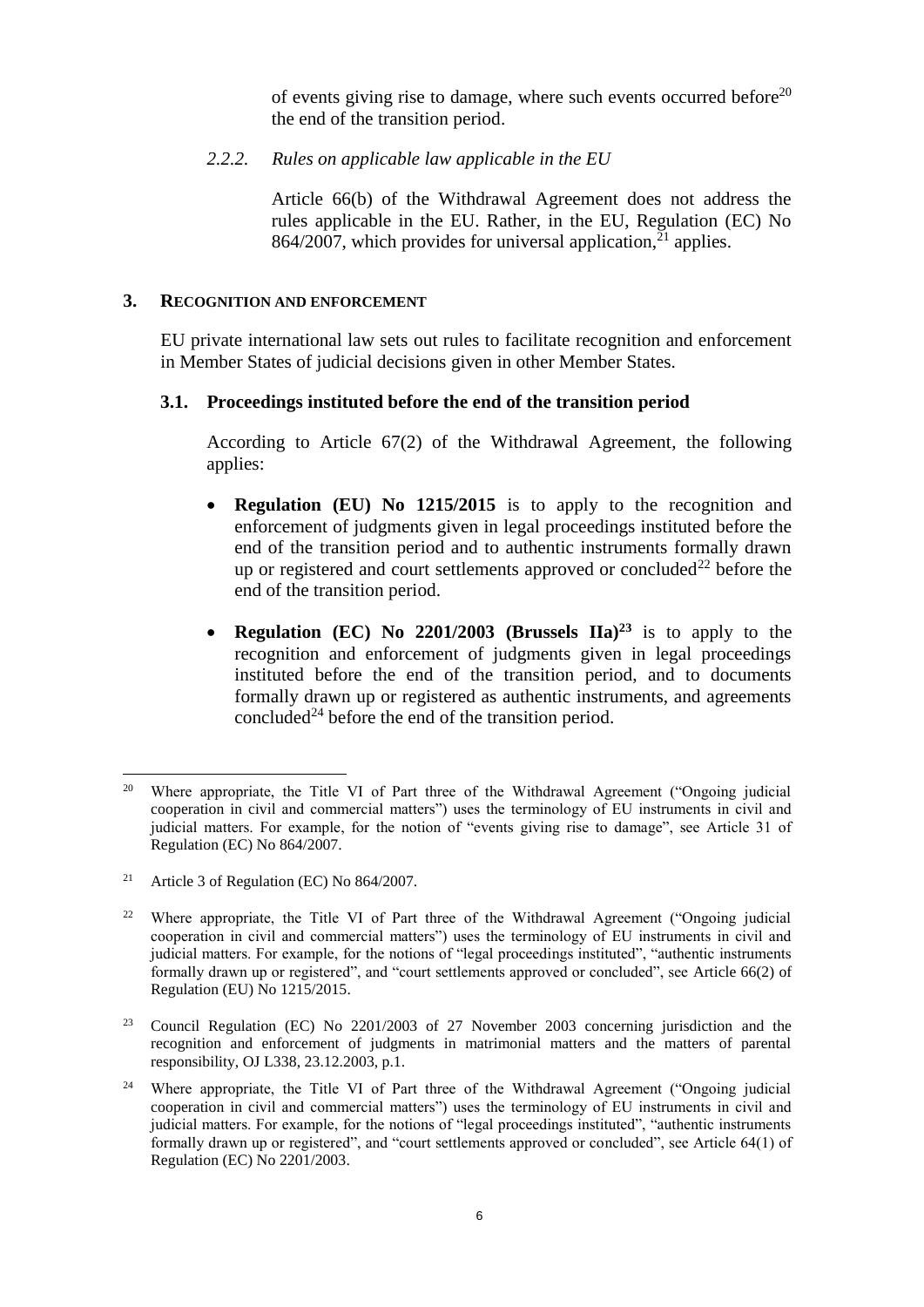Example: A UK divorce judgment, the proceedings for which have been instituted before the end of the transition period, will be recognised in the EU in accordance with Article 21 of Regulation (EC) No 2201/2003 even when the judgment is handed down after that date.

- **Regulation (EC) No 4/2009 (Maintenance Regulation)**<sup>25</sup> shall apply to recognition and enforcement of decisions given in legal proceedings instituted before the end of the transition period and to court settlements approved or concluded and authentic instruments established $^{26}$  before the end of the transition period.
- **Regulation (EC) No 805/2004 (European Enforcement Order for uncontested claims**)<sup>27</sup> shall apply to judgments given in legal proceedings instituted before the end of the transition period, and to court settlements approved or concluded and authentic instruments drawn up before the end of the transition period, provided that the certification as a European Enforcement Order was applied for before the end of the transition period.

Article 67(2)(a) to (c) of the Withdrawal Agreement refers of to the "institution of proceedings" of the act to be enforced. Thus, this provision covers also situations where:

- a judicial procedure has been instituted in the United Kingdom or an EU Member State, but the judgement is handed down only after the end of the transition period;
- a judgement has been handed down by a court in the United Kingdom or an EU Member State before the end of the transition period, but not been enforced in an EU Member State or the United Kingdom respectively before the end of the transition period; and
- a judgment of a UK or EU Member State court has been *exequatured* (declared enforceable) in an EU Member State or the United Kingdom respectively before the end of the transition period but not been enforced in an EU Member State or the United Kingdom respectively before the end of the transition period.

In some cases, judgement creditors may seek enforcement of judgments predating the entry into application of Regulation (EU) No 1215/2012 on 10

 $\overline{a}$ <sup>25</sup> Council Regulation (EC) No 4/2009 of 18 December 2008 on jurisdiction applicable law, recognition and enforcement of decisions and cooperation in matters relating to maintenance obligations, OJ L 7, 10.1.2009, p.1.

<sup>&</sup>lt;sup>26</sup> Where appropriate, the Title VI of Part three of the Withdrawal Agreement ("Ongoing judicial cooperation in civil and commercial matters") uses the terminology of EU instruments in civil and judicial matters. For example, for the notions of "legal proceedings instituted", "authentic instruments formally drawn up or registered", and "court settlements approved or concluded", see Article 75(1) of Regulation (EC) No 4/2009.

<sup>&</sup>lt;sup>27</sup> Regulation (EC) No  $805/2004$  of the European Parliament and of the Council of 21 April 2004 creating a European Enforcement Order for uncontested claims, OJ L 143, 30.4.2004, p. 15.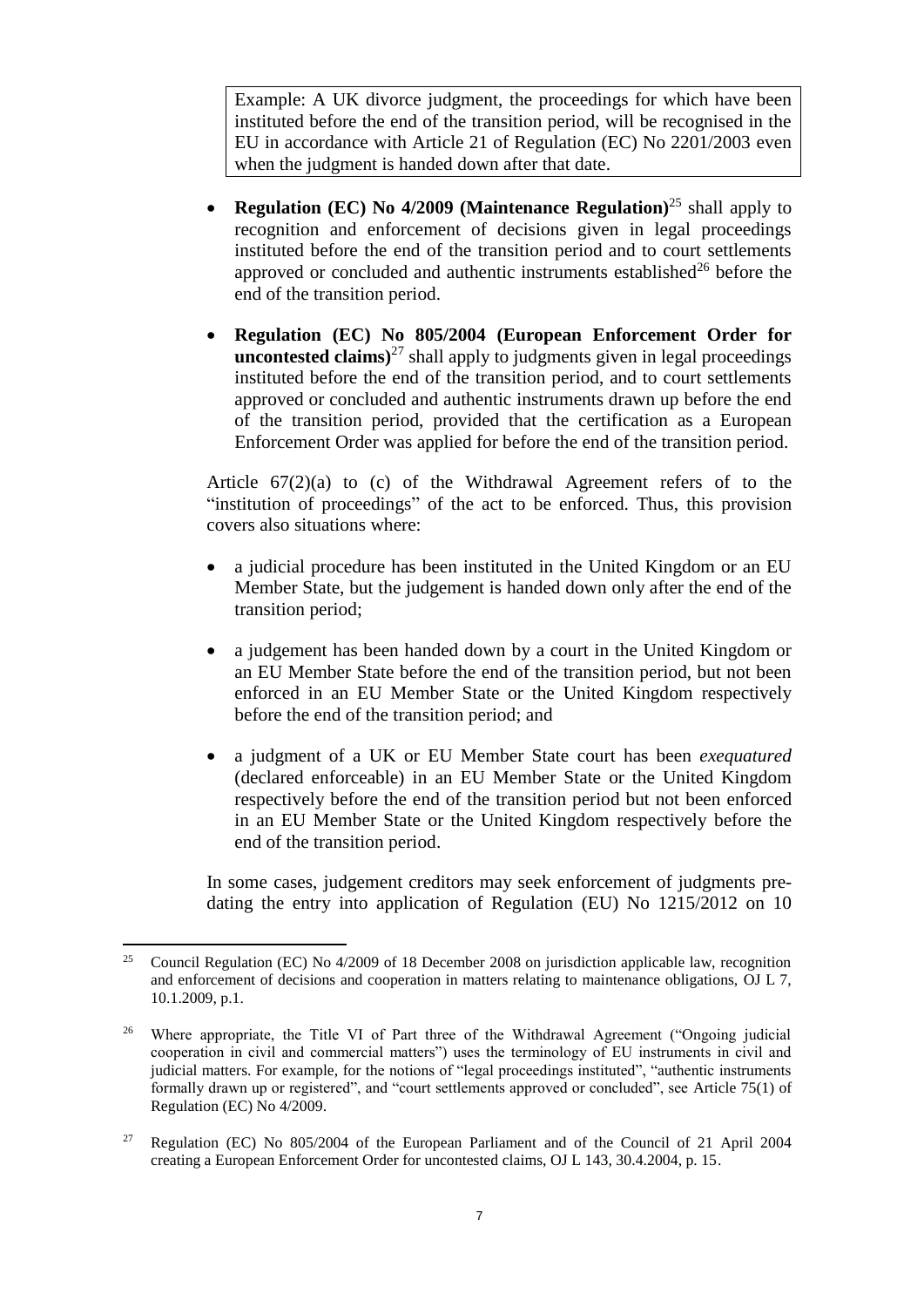January 2015, which was preceded by the Brussels I Regulation (EC) No 44/2001 or even the 1968 Brussels Convention. Each successor instrument contains a provision to establish the temporal scope.<sup>28</sup> The reference to the legal instruments in Article 67(2) of the Withdrawal Agreement includes the reference, in these legal instruments, to preceding instruments.

## <span id="page-7-0"></span>**3.2. Proceedings instituted after the end of the transition period**

EU rules on enforcement will not apply to judicial decisions where the original proceedings have been instituted after the end of the transition period.

In some instances, relevant international conventions (see above) will apply.

Example 1:

As regards **divorce proceedings** initiated in an EU Member State after the end of the transition period, the 1970 Hague Convention on the recognition of  $divorces$  and legal separations<sup>29</sup> deals with the matter at the international level. The United Kingdom is party to this Convention, but currently only 12 EU Member States are contracting parties. $30$ 

Example 2:

As to **child maintenance proceedings** initiated in an EU Member State after the end of the transition period, the 2007 Hague Convention on the International Recovery of Child Support and other Forms of Family Maintenance<sup>31</sup> deals with the matter at the international level. The United Kingdom has expressed its intention to sign and ratify the Convention. The Convention will apply between the EU and the United Kingdom to requests and applications made after the United Kingdom has become party in its own right to the Convention.<sup>32</sup>

Where international conventions do not apply, the recognition and enforcement of a UK judgment will be governed by the national rules of the Member State in which recognition/enforcement is sought.

## <span id="page-7-1"></span>**3.3. Aspects related to choice of court agreements**

Section 3.1. and 3.2 of this notice also apply to the recognition and enforcement of a judgment given by a court in the United Kingdom designated in a choice of court agreement. This means that proceedings

 $\overline{a}$ 

<sup>&</sup>lt;sup>28</sup> For example, Article 66(2) of Regulation (EC) No 2201/2003 referring to the applicability of Regulation (EC) No 44/2001; and Article 66 of Regulation (EC) No 44/2001 referring to the Brussels Convention.

<sup>&</sup>lt;sup>29</sup> https://www.hcch.net/en/instruments/conventions/full-text/?cid=80

<sup>30</sup> See status table https://www.hcch.net/en/instruments/conventions/status-table/?cid=80

<sup>31</sup> <https://www.hcch.net/en/instruments/conventions/full-text/?cid=131>

 $32$  Article 56(1) of the Convention.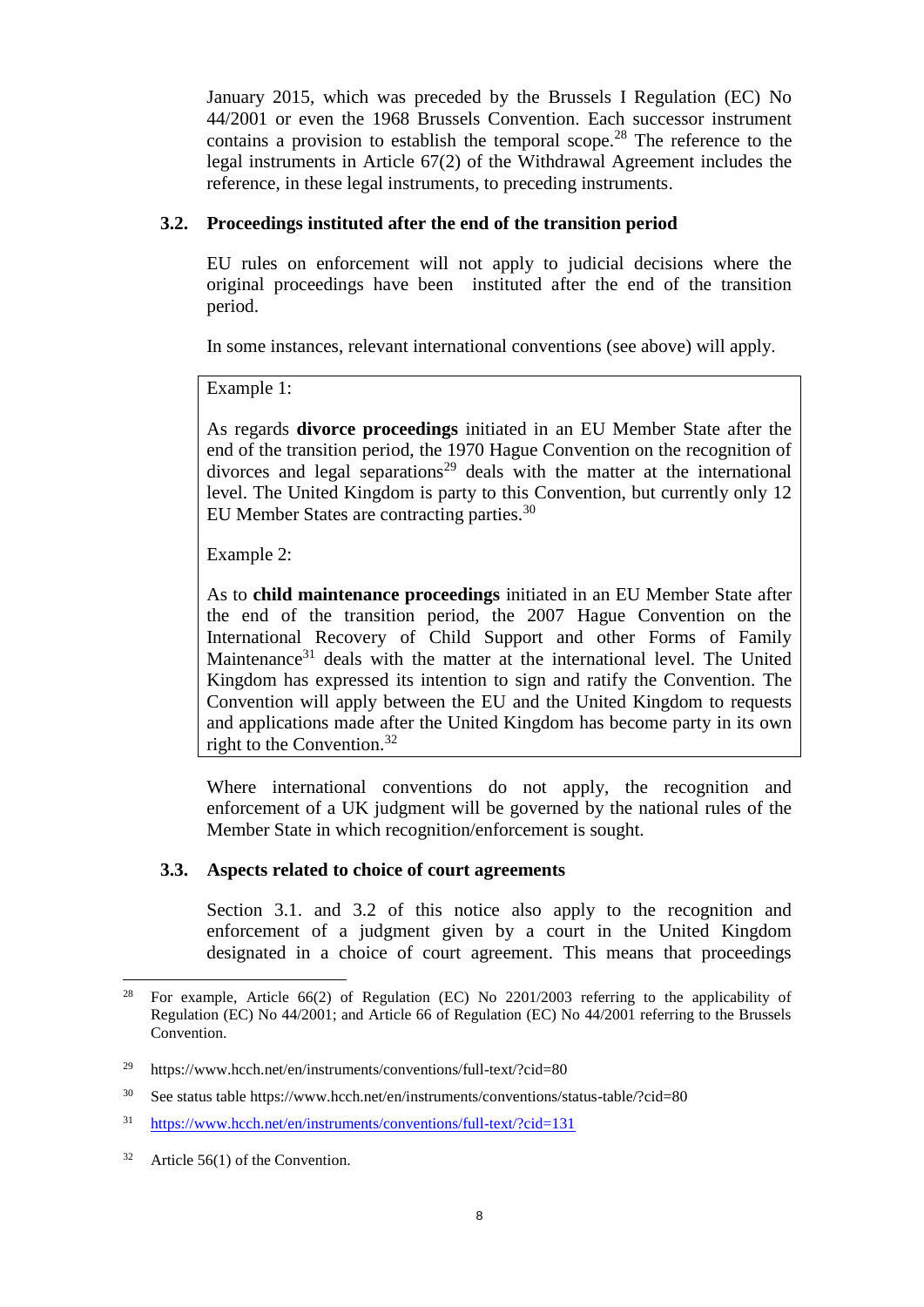instituted, based on a choice of court agreement, in UK courts after the end of the transition period no longer benefit from EU rules on recognition and enforcement in EU Member States.

The United Kingdom has expressed its intention to accede in its own right to the 2005 Hague Convention on Choice of Court Agreements<sup>33</sup> after the end of the transition period. The Convention will apply between the EU and the United Kingdom to exclusive choice of court agreements concluded after the Convention enters into force in the United Kingdom as party in its own right to the Convention. 34

## <span id="page-8-0"></span>**4. SPECIFIC EUROPEAN PROCEDURES**

EU law on judicial cooperation in civil matters provides for several specific procedures, such as the European Payment Order Procedure<sup>35</sup> and the European Procedure for Small Claims.<sup>36</sup>

Article 67(3) of the Withdrawal Agreement sets out, for the relevant European procedures, when each of these procedures are initiated, taking account of the procedural steps for each procedure.<sup>37</sup> For example:

- According to Article  $67(3)(d)$  of the Withdrawal Agreement Regulation (EC) No 1896/2006 on European Payment Order Procedure is to apply to European payment orders applied for before the end of the transition period;
- According to Article  $67(3)$ (e) of the Withdrawal Agreement Regulation (EC) No 861/2007 on the European Procedure for Small Claims is to apply to small claims procedures for which the application was lodged before the end of the transition period.

## <span id="page-8-1"></span>**5. PROCEDURES FOR JUDICIAL COOPERATION BETWEEN MEMBER STATES**

EU law on judicial cooperation in civil and commercial matters provides for procedures to facilitate judicial cooperation between Member States.

According to Article 68 of the Withdrawal Agreement, before the end of the transition period:

 $\overline{a}$ <sup>33</sup> This Convention has been signed and approved only by the EU so the United Kingdom has been bound by this Convention via its EU membership,

 $34$  Article 16(1) of the Convention.

<sup>35</sup> Regulation (EC) No 1896/2006 of the European Parliament and of the Council of 12 December 2006 creating a European order for payment procedure, OJ L 399, 30.12.2006, p. 1.

<sup>36</sup> Regulation (EC) No 861/2007 of the European Parliament and of the Council of 11 July 2007 establishing a European Small Claims Procedure, OJ L 199, 31.7.2007, p. 1.

<sup>37</sup> Regarding insolvency proceedings, see section 6 of this notice.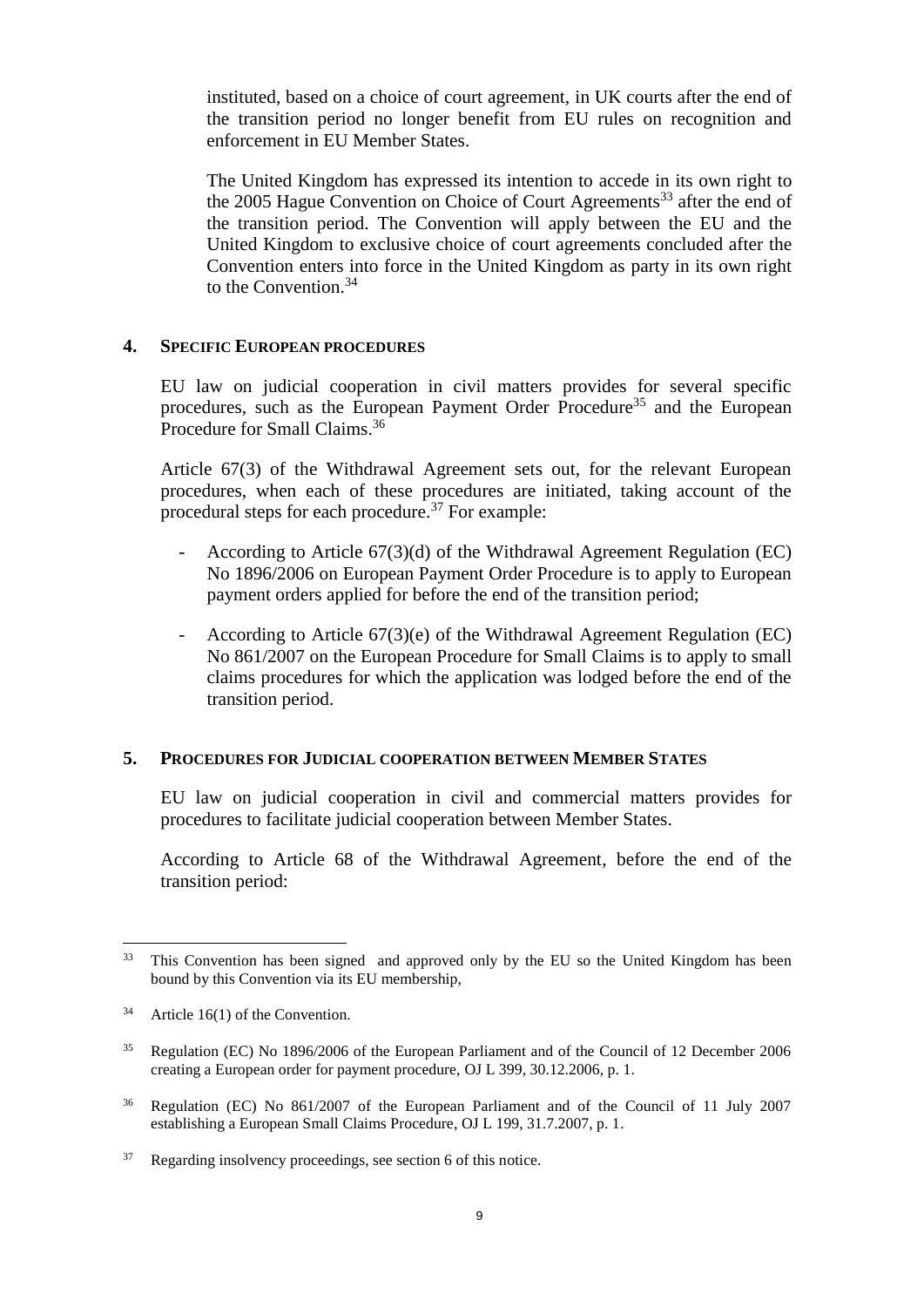Regulation (EC) No 1393/2007 on Service of Documents<sup>38</sup> is to apply to judicial and extrajudicial documents which were received $39$  for the purposes of service before the end of the transition period.

This means that Regulation (EC) No 1393/2007 will no longer apply to a service of documents initiated after the end of the transition period in relation to the pending recognition and enforcement of a judgment under Regulation (EU) No 1215/2012.

- Regulation (EC) No  $1206/2001$  on Taking of Evidence<sup>40</sup> is to apply to requests received $41$  before the end of the transition period.
- Council Decision 2001/470/EC establishing the European Judicial Network in civil and commercial matters<sup>42</sup> is to apply to requests for judicial cooperation that were received from the requesting contact point before the end of the transition period.

After the end of the transition period, the EU Member States can no longer launch new judicial cooperation procedures involving the United Kingdom on the basis of EU law. Rather, such procedures will have to be initiated according to national law on judicial cooperation with third countries. In some instances, relevant international Conventions (see above) will apply, provided that both the EU/EU Member States and the United Kingdom are Parties to the relevant Convention.<sup>43</sup>

#### <span id="page-9-1"></span><span id="page-9-0"></span>**6. INSOLVENCY**

 $\overline{a}$ 

## **6.1. Main proceedings opened before the end of the transition period**

According to Article 67(3)(c) of the Withdrawal Agreement, Regulation (EU)  $2015/848$  (Insolvency Regulation)<sup>44</sup> is to apply to insolvency proceedings,

- <sup>40</sup> Council Regulation (EC) No 1206/2001 of 28 May 2001 on cooperation between the courts of the Member States in the taking of evidence in civil or commercial matters OJ L 174, 27.6.2001, p. 1.
- <sup>41</sup> Received from a requested court, a central body of the State where the taking of evidence is requested or a central body or competent authority referred to in Article 17(1) of the Regulation.
- <sup>42</sup> See Article 8 of Council Decision 2001/470/EC of 28 May 2001 establishing a European Judicial Network in civil and commercial matters OJ L 174, 27.6.2001, p. 25.
- <sup>43</sup> For example, concerning international child abductions, the application from the requesting Central Authority can be examined by the requested Central Authority under the 1980 Hague Convention on the Civil Aspects of International Child Abduction instead.
- <sup>44</sup> Regulation (EU) 2015/848 of the European Parliament and the Council of 20 May 2015 on insolvency proceedings, OJ L 141, 5.6.2015, p. 19.

<sup>38</sup> Regulation (EC) No 1393/2007 of the European Parliament and of the Council of 13 November 2007 on the service in the Member States of judicial and extrajudicial documents in civil or commercial matters (service of documents), OJ L 324, 10.12.2007, p. 79.

<sup>&</sup>lt;sup>39</sup> Received from the receiving agency, central body of the State where the service is to be effected or diplomatic or consular agents, postal services or judicial officers, officials or other competent persons of the State addressed.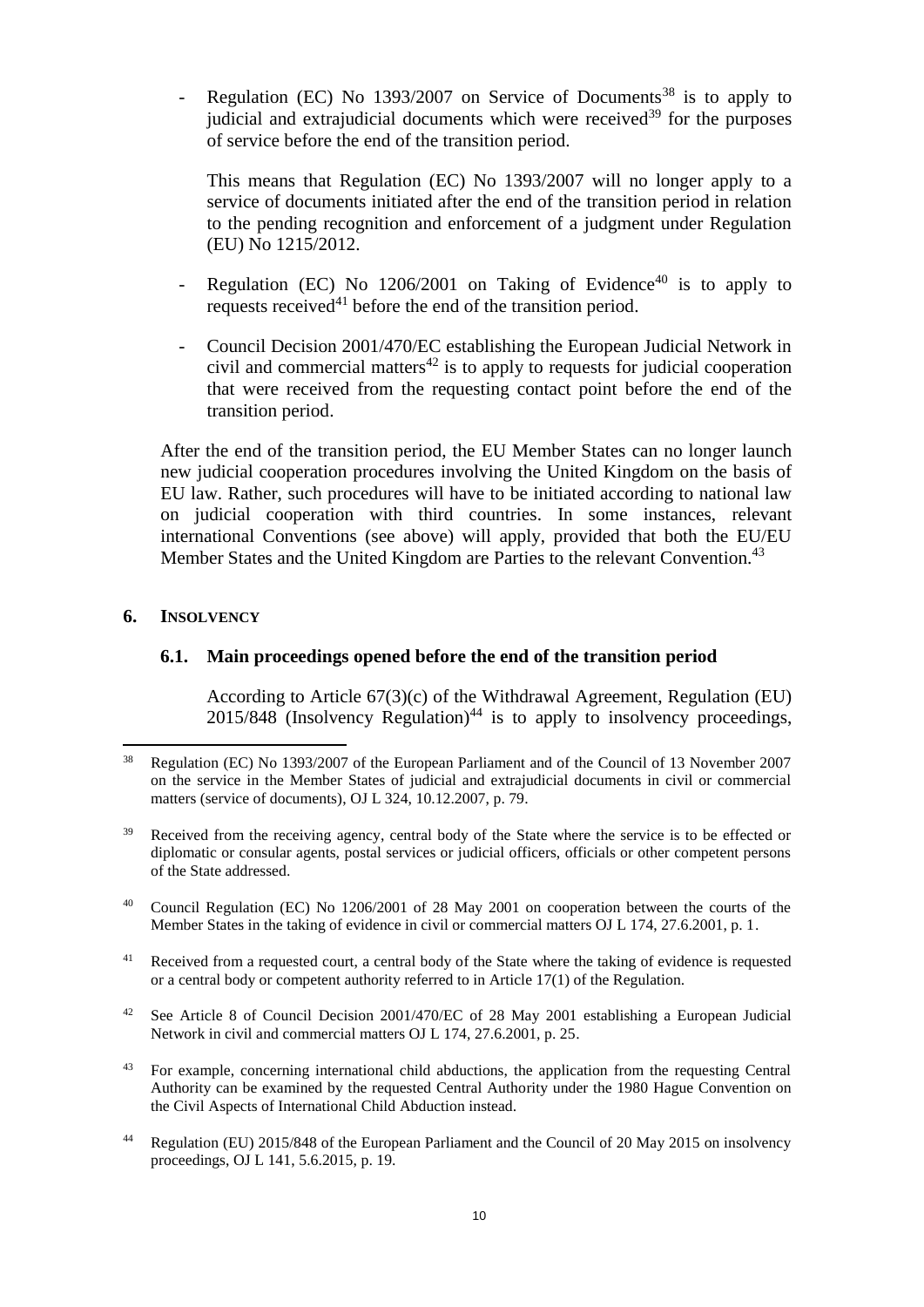and actions referred to in Article 6(1) of that Regulation, provided that the main proceedings were opened<sup>45</sup> before the end of the transition period.<sup>46</sup> Where, prior to the end of the transition period, main proceedings were opened in the United Kingdom and secondary proceedings were opened in the EU Member State(s), the courts of the Member State(s) in question will retain international jurisdiction according to Regulation (EU) 2015/848. The Regulation also applies to judgments, compositions or provisional measures handed down in these proceedings. Consequently, these judgments, compositions or measures are mutually recognized between the EU and the UK without further formalities, and  $-$  if necessary  $-$  are to be enforced in accordance with Articles 39 to 44 and 47 to 57 of Regulation (EU) No 1215/2012.

## <span id="page-10-0"></span>**6.2. Main proceedings opened after the end of the transition period**

After the end of the transition period, the United Kingdom will no longer be able to open insolvency proceedings on the basis of Regulation (EU) 2015/848.

The EU Member States will apply Regulation (EU) 2015/848 taking account of the United Kingdom as a third country to which the Regulation does not apply.

Insolvency proceedings initiated in the United Kingdom after the end of the transition period, will no longer be recognised by the EU Member States under Regulation (EU) 2015/848.

## <span id="page-10-2"></span><span id="page-10-1"></span>**7. OTHER ISSUES**

#### **7.1. Public documents**

Regulation (EU) 2016/1191 on Public Documents<sup>47</sup> is not addressed by the Withdrawal Agreement.

Regulation (EU) 2016/1191 abolishes legalisation and the apostille requirement between Member States for certain public documents (for example, a birth certificate) and simplifies other formalities. The application of this Regulation does not depend on the date of issue of the public document by a Member State authority but on the date when the public document is

 $\overline{a}$ Where appropriate, the Title VI of Part three of the Withdrawal Agreement ("Ongoing judicial cooperation in civil and commercial matters") uses the terminology of EU instruments in civil and judicial matters. For example, for the notions of "opening proceedings", see Article 84(1) of Regulation (EU) 2015/848.

<sup>&</sup>lt;sup>46</sup> The aim is to keep the main proceedings, secondary proceedings and actions under Article 6(1) of the Regulation as one package.

<sup>47</sup> Regulation (EU) 2016/1191 of the European Parliament and of the Council of 6 July 2016 on promoting the free movement of citizens by simplifying the requirements for presenting certain public documents in the European Union and amending Regulation (EU) No 1024/2012, OJ L 200, 26.7.2016, p. 1.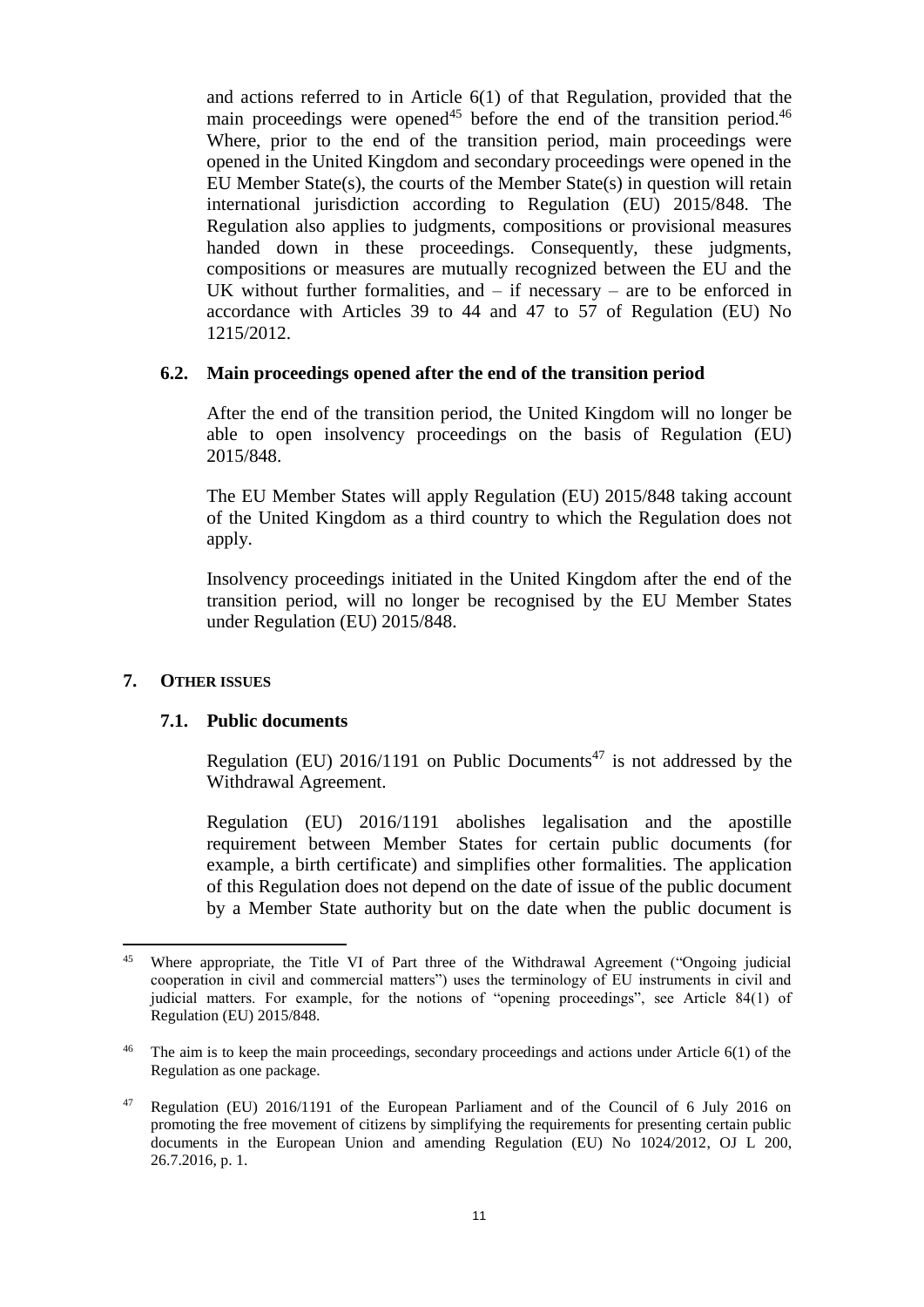presented to the authorities of another Member State. The Regulation will thus no longer apply to a public document issued by the United Kingdom authorities presented to the authorities of an EU Member State after the end of the transition period, regardless of its date of issue and period of validity.

After the end of the transition period, the 1961 Hague Convention Abolishing the Requirement of Legalisation for Foreign Public Documents (the Apostille Convention)<sup>48</sup> will apply between the EU Member States and the United Kingdom.

## <span id="page-11-0"></span>**7.2. Legal aid**

According to Article 69(1)(a) of the Withdrawal Agreement, Council Directive 2003/8/EC establishing minimum common rules relating to legal aid for cross-border disputes $49$  is to apply to applications for legal aid that were received by the receiving authority before the end of the transition period.

After the end of the transition period, Directive 2003/8/EC will no longer apply between the EU Member States and the United Kingdom.

There is no instrument under international law that would deal with the same issues as this Directive. <sup>50</sup> After the end of the transition period, the national law of the EU Member States will thus apply to legal aid in cross-border disputes.

# <span id="page-11-1"></span>**7.3. Mediation**

According to Article 69(1)(b) of the Withdrawal Agreement, Directive  $2008/52/EC$  on certain aspects of mediation in civil and commercial matters<sup>51</sup> is to apply where, before the end of the transition period the parties agreed to use mediation after the dispute had arisen, mediation was ordered by the court or the court invited the parties to use mediation.

# <span id="page-11-2"></span>**7.4. European e-Justice Portal**

The Commission provides for information on national judicial systems through the European e-Justice portal.<sup>52</sup> As pending procedures and proceedings initiated before the end of the transition period will continue under EU law, the e-Justice Portal will maintain the information related to the

 $\overline{a}$ 

[https://www.hcch.net/en/instruments/conventions/full-text/?cid=41.](https://www.hcch.net/en/instruments/conventions/full-text/?cid=41) All EU Member States and the UK on its own right are parties to it.

<sup>49</sup> Council Directive 2003/8/EC of 27 January 2003 to improve access to justice in cross-border disputes by establishing minimum common rules relating to legal aid for such disputes, OJ L 26, 31.1.2003, p. 41.

<sup>&</sup>lt;sup>50</sup> The 1977 European Agreement on the Transmission of Applications for Legal Aid deals with some relevant matters.<https://rm.coe.int/1680077322> . All EU Member States and the United Kingdom on its own right are parties to this Agreement.

<sup>51</sup> OJ L 136, 24.5.2008, p.3.

<sup>52</sup> <https://e-justice.europa.eu/home.do?action=home&plang=en>